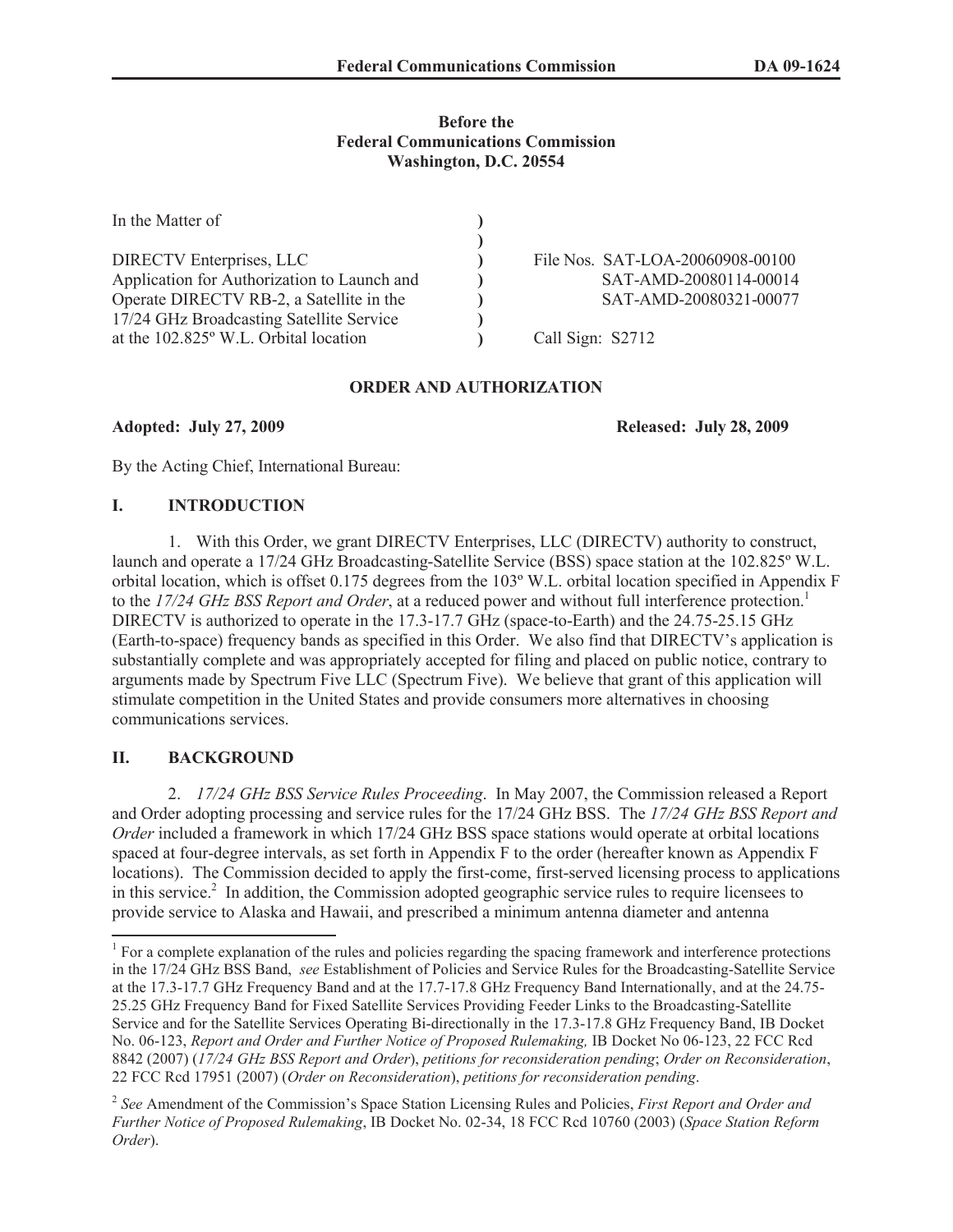performance standards. Further, the Commission established limits for uplink and downlink power levels to minimize the possibility of harmful interference, and stipulated criteria to facilitate sharing in the 17.3- 17.8 GHz and 24.75-25.25 GHz bands. At the same time, the Commission issued a *Further Notice of Proposed Rulemaking* seeking comment on coordination parameters relating to space-path and groundpath interference in the 17.3-17.8 GHz band.<sup>3</sup> In September 2007, the Commission released an *Order on Reconsideration*, *sua sponte*, providing space station operators additional flexibility to operate full power satellites at orbital locations offset by up to one degree from an Appendix F location, if there are no licensed or prior-filed applications for 17/24 GHz BSS space stations less than four degrees away from the proposed offset space station. 4

3. *Application Processing*. At the time the Commission issued its *17/24 GHz BSS Report and Order*, there were 22 pending applications for 17/24 GHz BSS space station authorizations.<sup>5</sup> To implement its decisions, the Commission directed the International Bureau to release a public notice after the rules became effective, establishing a deadline for applicants to amend pending applications to conform to the newly-adopted rules. The 17/24 GHz BSS rules, as modified by the *Order on Reconsideration*, became effective on November 23, 2007.<sup>6</sup> The Bureau released a *Public Notice* on December 5, 2007, with instructions for filing conforming amendments.<sup>7</sup>

4. *DIRECTV Application.* DIRECTV originally filed an application in 2006, seeking to provide 17/24 GHz BSS from the 102.8º W.L. orbital location. In its conforming amendment, DIRECTV modified its request, and now seeks authority to operate at the 102.825º W.L. orbital location. DIRECTV states that this space station will enhance its ability to provide video services to its subscribers by augmenting its capabilities and enhancing its ability to respond to its customers' changing needs. The application, as amended, was placed on public notice as accepted for filing on July  $2, \overline{2008}$ .<sup>8</sup> Ciel Satellite Limited Partnership (Ciel) and SES Americom Inc. (SES Americom) filed comments on the application on August 1, 2008. In their comments, Ciel and SES Americom ask the Commission to place

<sup>3</sup> The *17/24 GHz BSS Further Notice of Proposed Rulemaking*, 22 FCC Rcd at 8902 (para. 148 *et seq*.). We note that authorizations for systems in the 17/24 GHz BSS band may be subject to conditions adopted as a result of the Further Notice of Proposed Rulemaking. The 17 GHz band is known as the "reverse band" because the BSS downlink is conducted in the same frequency band as the service uplink for the Direct Broadcast Satellite (DBS) service. Specifically, the 17.3-17.8 GHz frequency band is allocated for BSS in the space-to-Earth direction, which is co-primary with DBS feeder links in the Earth-to-space direction.

<sup>&</sup>lt;sup>4</sup> Establishment of Policies and Service Rules for the Broadcasting-Satellite Service at the 17.3-17.7 GHz Frequency Band and at the 17.7-17.8 GHz Frequency Band Internationally, and at the 24.75-25.25 GHz Frequency Band for Fixed Satellite Services Providing Feeder Links to the Broadcasting-Satellite Service and for the Satellite Services Operating Bi-directionally in the 17.3-17.8 GHz Frequency Band, *Order on Reconsideration*, IB Docket No. 06- 123, 22 FCC Rcd 17951 (2007) (*Order on Reconsideration*), *petitions for reconsideration pending*.

<sup>5</sup> *17/24 GHz BSS Report and Order* at Appendix E.

<sup>6</sup> 72 Fed. Reg. 60272 (Oct. 24, 2007).

<sup>7</sup> International Bureau Establishes Deadline for Amendments to Pending 17/24 GHz BSS Applications, *Public Notice*, Report No. SPB-223, DA 07-4895 (December 5, 2007). The *ex parte* status of the applications was made permit-but-disclose on June 15, 2007. Policy Branch Information, Actions Taken, *Public Notice*, DA 07-2652, Report No. SAT-00451 (rel. June 15, 2007).

<sup>8</sup> Policy Branch Information, Satellite Space Applications Accepted for Filing, *Public Notice*, Report No. SAT-00535 (rel. July 2, 2008); Policy Branch Information, Satellite Space Applications Accepted for Filing, *Public Notice*, Report No. SAT-00537 (rel. July 11, 2008) (corrections).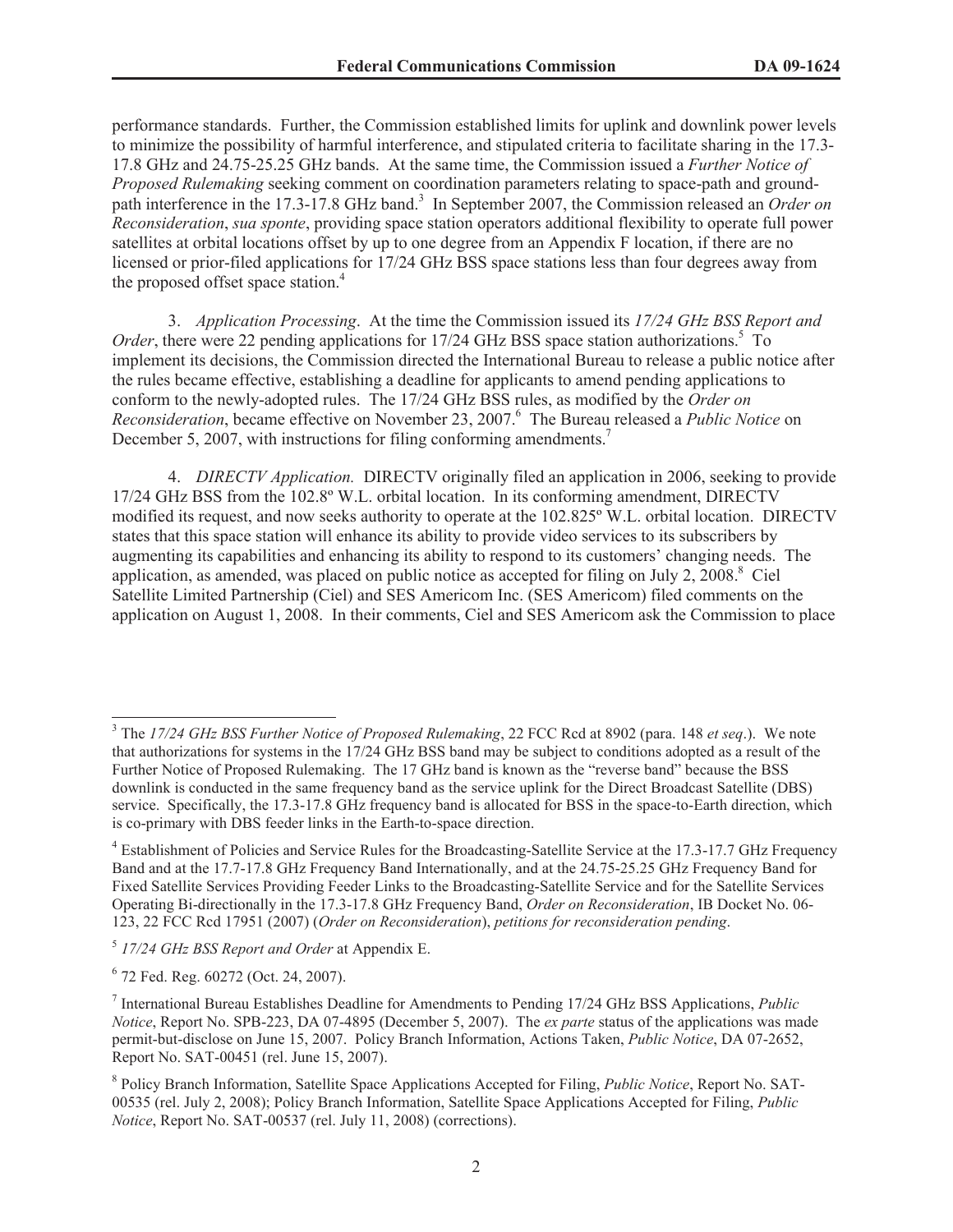additional conditions relating to DIRECTV's international coordination responsibilities on any license.<sup>9</sup> No petitions to deny were filed.

5. *Spectrum Five's Challenge to DIRECTV's Application*. On November 19, 2008, Spectrum Five filed a petition for declaratory ruling to serve the market in the United States through a 17/24 GHz BSS Netherlands-authorized satellite at the 103.15º W.L. orbital location, which is offset 0.15 degree from the 103 $^{\circ}$  W.L. orbital location, at reduced power and with reduced interference protection.<sup>10</sup> In its petition for market access, Spectrum Five argues that DIRECTV's application at the 102.825º W.L. orbital location must be dismissed or denied as defective because it exceeds the Commission's power flux density (PFD) limits.<sup>11</sup> In particular, Spectrum Five asserts that DIRECTV improperly relied on weather and atmospheric conditions in calculating that its PFD met the power limits in Section 25.208(w) of the Commission's rules.<sup>12</sup> Based on this allegation, Spectrum Five contends that DIRECTV's application must be dismissed or denied, at which point Spectrum Five claims its application would be first in the application processing queue for the 17/24 GHz BSS frequencies at the 103º W.L. Appendix F orbital location and its related offsets. Spectrum Five continued to raise questions concerning different aspects of DIRECTV's PFD demonstration in a series of *ex parte* meetings at the Commission, subsequent to its November 19, 2008 filing.<sup>13</sup> DIRECTV filed an *ex parte* letter addressing Spectrum Five's questions.<sup>14</sup>

 $12$  47 C.F.R. § 25.208(w).

<sup>&</sup>lt;sup>9</sup> In a comment filed on all pending 17/24 GHz BSS applications, including its own applications, Pegasus Development DBS Corporation (Pegasus) sought a "clarification" regarding Commission policies relating to Section 25.158(c) (prohibition on transfer of place in application queue) and Section 25.165 (bond requirement). The issues raised by Pegasus are not relevant to the processing of this application, but, instead, relate to a request to assign an application to Pegasus to DIRECTV Enterprises, LLC (DIRECTV). IBFS File No. SAT-AMD-20080916-00188. Accordingly, we will not address Pegasus's comment in this Order. These comments will be addressed in our decision on that assignment application.

<sup>&</sup>lt;sup>10</sup> Spectrum Five LLC, Petition for Declaratory Ruling to Serve the U.S. Market from the 103.15° W.L. Orbital Location in the 17/24 Broadcasting Satellite Service Band, IBFS File No. SAT-LOI-20081119-00217, Call Sign: S2778 (Spectrum Five 103º W.L. PDR).

 $11$  Spectrum Five 103° W.L. PDR Legal Narrative at 3-11. Spectrum Five also raised this argument with respect to a DIRECTV application for a satellite license at the 118.4º W.L. orbital location, but DIRECTV later withdrew that application. Spectrum Five LLC, Petition for Declaratory Ruling to Serve the U.S. Market from the 119.0º W.L. Orbital Location in the 17/24 Broadcasting Satellite Service Band, IBFS File No. SAT-LOI-20080910-00178 (Spectrum Five 119º W.L. PDR). *See* Policy Branch Information, Actions Taken, *Public Notice*, DA 08-2699, Report No. SAT-00569 (rel. Dec. 12, 2008).

<sup>&</sup>lt;sup>13</sup> November 20, 2008 letter from Todd M. Stansbury, Counsel to Spectrum Five, LLC, to Marlene Dortch, Secretary, Federal Communications Commission referencing IBFS files associated with Call Signs S2768, S2773, S2777, and S2778 (Spectrum Five's own application files) (reporting Nov. 19, 2008 David Wilson meeting with Chairman Kevin Martin and Charles Mathias to discuss Spectrum Five petitions at the 119º W.L. and 103º W.L. orbital locations); December 3, 2008 letter from Todd M. Stansbury, Counsel to Spectrum Five, LLC, to Marlene Dortch, Secretary, Federal Communications Commission referencing IBFS files associated with Call Signs S2768, S2773, S2777, and S2778 (Spectrum Five's own application files) (reporting Dec. 1 and Dec. 2, 2008 David Wilson meetings with Charles Mathias); December 4, 2008 letter from Howard W. Waltzman, Counsel to Spectrum Five, LLC, to Marlene Dortch, Secretary, Federal Communications Commission referencing IBFS files associated with Call Signs S2768, S2773, S2777, and S2778 (Spectrum Five's own application files) (reporting Dec. 3 2008 David Wilson and Howard Waltzman meeting with Charles Mathias, legal advisor to Chairman Martin, to discuss Spectrum Five petitions at the 119º W.L. and 103º W.L. orbital locations); December 17, 2008 letter from Earl Comstock to Marlene Dortch, Secretary, Federal Communications Commission referencing IBFS files associated with Call Signs S2768, S2773, S2777, and S2778 (Spectrum Five's own application files) (reporting Dec. 16, 2008 David Wilson and Earl Comstock meeting with Commissioner McDowell and staff to discuss Spectrum Five petitions at the 119º W.L. and 103º W.L. orbital locations); December 19, 2008 letter from Howard W. Waltzman, Counsel to Spectrum Five, LLC to Marlene Dortch, Secretary, Federal Communications Commission referencing (continued....)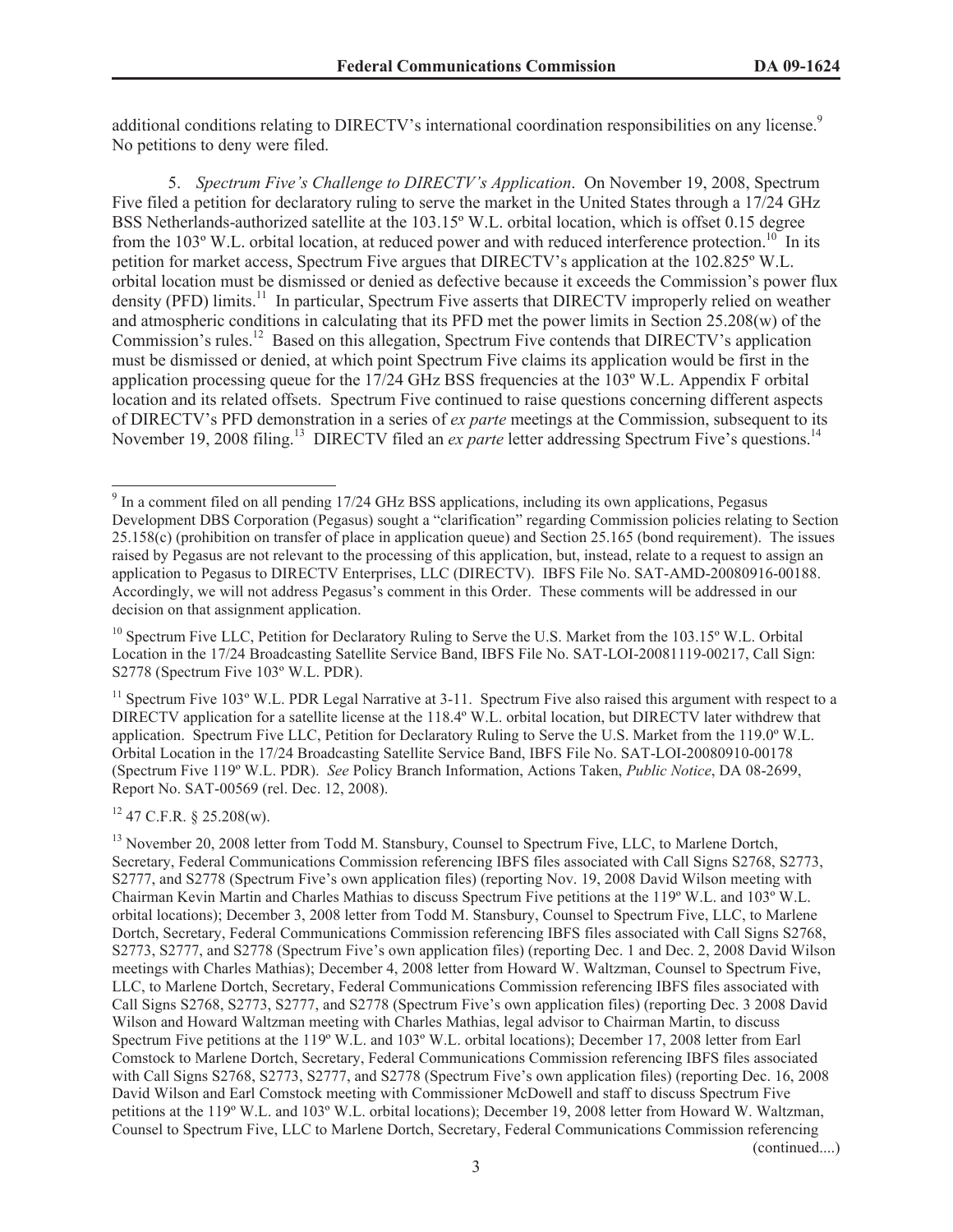6. *Dismissal Order and Set-Aside Order*. On January 16, 2009, the International Bureau issued a declaratory ruling finding that the DIRECTV application at the 102.825º W.L. orbital was defective and must be dismissed.<sup>15</sup> However, on February 9, 2009, the International Bureau, on its own motion, set aside the January 16 declaratory ruling to give the Bureau an opportunity to compile a more detailed record in this proceeding and to consider the application more fully.<sup>16</sup> In the *Set-Aside Order*, the Bureau stated that a January 12, 2008 letter from Spectrum Five referencing DIRECTV's application and served on counsel for DIRECTV would be considered an informal objection to DIRECTV's application under Section 25.154(b) of the Commission's rules.<sup>17</sup> Consistent with Section 25.154(c) of the Commission's rules, the Bureau explained that DIRECTV could file a response to this informal objection and that Spectrum Five could file a reply.<sup>18</sup> Both did so.<sup>19</sup>

### **III. DISCUSSION**

7. In the *17/24 GHz BSS Report and Order*, the Commission adopted a "first-come, first-served" procedure for 17/24 GHz BSS applications.<sup>20</sup> Under this approach, when an application is filed, it is reviewed by Commission staff to determine if is "substantially complete." As will be discussed in more detail below, a substantially complete application is an application that is complete in substance, providing all the information required in the application form.<sup>21</sup> Further, the application cannot be defective under the Commission's rules. In other words, the application must be complete with respect to answers to questions and informational showings, and must be free of internal inconsistencies.<sup>22</sup> If it is

<sup>15</sup> DIRECTV Enterprises, LLC Application for 17/24 GHz BSS Satellite at 102.825º W.L., *Declaratory Ruling*, DA 09-87, 24 FCC Rcd 423 (Int'l Bur. 2009).

<sup>16</sup> DIRECTV Enterprises, LLC Application for 17/24 GHz BSS Satellite at 102.825º W.L., *Order*, DA 09-204, 24 FCC Rcd 1343 (Int'l Bur. 2009) (*Set-Aside Order*).

 $17$  47 C.F.R. § 25.154(b).

<sup>18</sup> *Set-Aside Order*, 24 FCC Rcd at 1343.

<sup>20</sup> *Space Station Reform Order*, 18 FCC Rcd at 10804-18 (paras. 108-50).

<sup>21</sup> *See* Amendment of the Commission's Space Station Licensing Rules and Policies, *Notice of Proposed Rulemaking*, IB Docket No. 02-34, 17 FCC Rcd 3847, 3875-76 (para. 84) (2002) (*Space Station Reform NPRM*).

 $22$  47 C.F.R. § 25.112(a)(1).

<sup>(...</sup>continued from previous page)

IBFS files associated with Call Sign S2712 (DIRECTV's application) (letter requesting that the Commission dismiss the DIRECTV application at the nominal 103º W.L. orbital location) (December 19 Spectrum Five Letter); January 12, 2009 letter from Howard W. Waltzman, Counsel to Spectrum Five, LLC to Marlene Dortch, Secretary, Federal Communications Commission referencing IBFS files associated with Call Signs S2712 (DIRECTV's application) and S2778 and S2777 (Spectrum Five applications) (reporting Jan. 9, 2009 meeting of David Wilson and Tom Sharon of Spectrum Five, and Howard Waltzman, counsel to Spectrum Five, with International Bureau officials).

<sup>&</sup>lt;sup>14</sup> December 8, 2008 letter from William M. Wiltshire, Counsel for DRIECTV Enterprises, LLC to Marlene H. Dortch, Secretary, Federal Communications Commission referencing IBFS files associated with Call Sign 2712 (reporting Dec. 5, 2008 Stacy Fuller and David Pattilo of DIRECTV, and William Wiltshire, Counsel for DIRECTV meeting with International Bureau staff to discuss DIRECTV's application at the 103º W.L. orbital location) (December 8 DIRECTV Letter).

<sup>&</sup>lt;sup>19</sup> February 19, 2009 Letter from William M. Wiltshire, Counsel for DIRECTV Enterprises, LLC, to Marlene H. Dortch, Secretary, Federal Communications Commission; February 25, 2009 Letter from Howard W. Waltzman, Counsel to Spectrum Five LLC, to Marlene H. Dortch, Secretary, Federal Communications Commission (February 25 Spectrum Five Reply Letter). The parties have filed numerous *ex parte* statements in this proceeding and their positions have shifted over time. We view the January 12 Spectrum Five Letter, the February 19 DIRECTV Response Letter, and the February 25 Spectrum Five Reply Letter as the parties' final positions.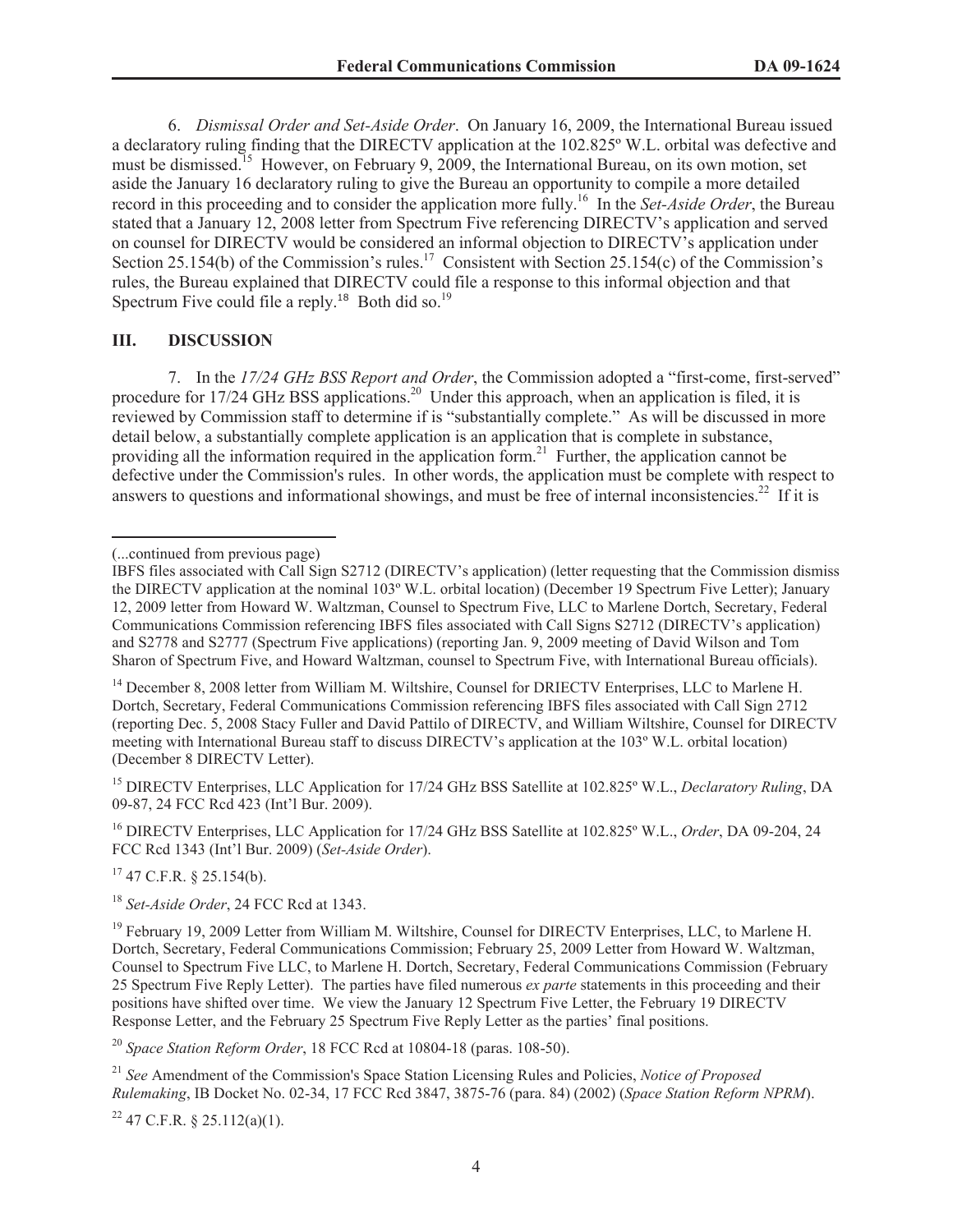determined to be substantially complete, the application will be accepted for filing and placed on public notice.<sup>23</sup> If the application is not substantially complete, the application may be dismissed.<sup>24</sup>

8. For applications that have been accepted for filing under the first-come, first-served approach, an application may be granted, after the public comment period has expired, if the applicant meets the standards set forth in Section 25.156(a), and if the proposed space station will not cause harmful interference to a previously licensed space station, or to a space station proposed in a previously filed application.<sup>25</sup> The standards in Section  $25.156(a)$  measure whether the applicant is legally, technically and otherwise qualified, and whether the proposed facilities and operations comply with all applicable rules, regulations and policies, and, in light of those assessments, whether grant of the application will serve the public interest, convenience and necessity.<sup>26</sup> In the *17/24 GHz BSS Report and Order*, the Commission decided to treat all pending 17/24 GHz BSS applications, as amended on or before the February deadline, as "simultaneously filed" for purposes of first-come, first-served processing. We review DIRECTV's application on this basis.

9. Because Spectrum Five has raised a question as to whether DIRECTV's application is substantially complete with respect to the PFD demonstration, we first address this issue. To this end, we review the Commission's power flux-density limit rules for the 17/24 GHz BSS, and the requirement for demonstrating compliance with those limits. We then review and analyze the demonstration made in DIRECTV's application, and the concerns raised by Spectrum Five related to that demonstration. Next, we consider Spectrum Five's assertion that the alleged defects of the demonstration require the dismissal or denial of DIRECTV's application. Finally, having found that DIRECTV's application is substantially complete and not subject to dismissal, we consider DIRECTV's legal and technical qualifications to hold a license in the 17/24 GHz BSS.

### **A. Power Flux-Density Demonstration**

10. All space stations authorized to provide service in the United States must meet power fluxdensity (PFD) limits as specified for their respective frequency bands. In this case, the PFD limits are designed to protect against unforeseen levels of adjacent satellite interference and to obviate the need for time-consuming coordination among co-frequency networks.<sup>27</sup> In the *17/24 GHz BSS Report and Order*, the Commission adopted a four-region, graduated PFD plan. In adopting this requirement, the Commission sought to facilitate intra-service operations by establishing a relatively homogeneous transmitting environment that could accommodate both wide-area beams and spot beam operations.<sup>28</sup> As the Commission noted in the *17/24 GHz BSS NPRM*, the downlink power levels transmitted by adjacent co-frequency space stations, combined with the sidelobe performance characteristics of the receiving earth station antenna, determine the carrier-to-interference ratio that an operator experiences at the receive antenna as a result of adjacent satellite interference.<sup>29</sup> In adopting PFD limits for 17/24 GHz BSS space

<sup>&</sup>lt;sup>23</sup> In placing an application on public notice as accepted for filing, the Commission reserves the right to return any application if, upon further examination, it is determined the application is not in conformance with the Commission's rules or its policies.

<sup>&</sup>lt;sup>24</sup> We note, however, that the rules also provide that the Commission may, on its own motion, waive or allow an exception to a rule, in order to consider an application that is otherwise defective. 47 C.F.R. § 25.112(b)(2).

<sup>&</sup>lt;sup>25</sup> 47 C.F.R. § 25.156(a) and 47 C.F.R. § 25.158(b)(3).

 $26$  47 C.F.R. § 25.156(a).

<sup>27</sup> *17/24 GHz BSS Report and Order*, 22 FCC Rcd at 8882 (para. 98).

<sup>28</sup> *17/24 GHz BSS Report and Order*, 22 FCC Rcd at 8884 (para. 102).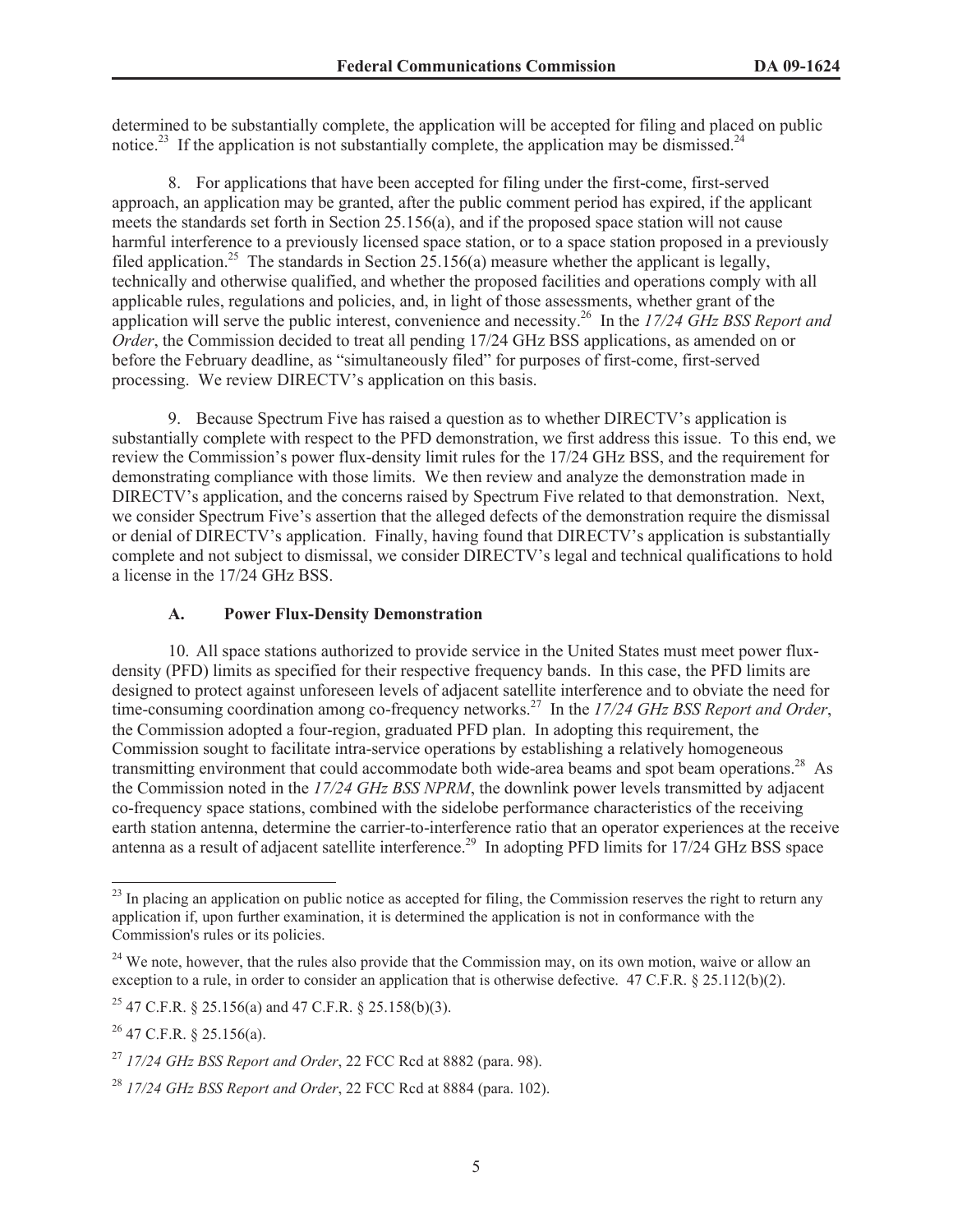stations, the Commission stated that it wished to protect more vulnerable wide-area beam receivers from adjacent satellite downlink interference, while permitting licensees the flexibility to achieve the power and spectral efficiencies attainable with spot beam transmissions.<sup>30</sup>

11. The downlink power limits for BSS operations in the  $17.3$ -17.7 GHz frequency band<sup>31</sup> are implemented by a combination of the informational requirements for space station applications and the power flux density limits on the operations of a space station.<sup>32</sup> The Part 25 rules require space station applicants to provide certain specified information in their applications. In particular, Section 25.114(d)(15) provides that each applicant for a 17/24 GHz BSS space station license shall include "a demonstration that the proposed space station will comply with the power flux density limits set forth in  $\S25.208(w)$  of this part" as an attachment to its application.<sup>33</sup> Section 25.114(d)(15) does not, however, specify the format or contents of such a demonstration.

12. Section 25.208 sets forth power flux density limits for many satellite communications services. Subsection 25.208(w) describes the PFD limits that apply for 17/24 GHz BSS space stations. Specifically, Section 25.208(w) states that "[t]he power flux density at the Earth's surface produced by emissions from a 17/24 GHz BSS space station operating in the 17.3–17.7 GHz band for all conditions, including clear sky, and for all methods of modulation shall not exceed the regional power flux density levels defined below."<sup>34</sup> The rule then specifies a list of PFD levels in four different geographic regions of the country. We note that clear sky conditions cause less signal attenuation than do other atmospheric conditions, such as rain and clouds. Assuming that the power levels of a space station remain the same, the PFD measured at the earth's surface will be higher under clear sky conditions than when rain or clouds are present.

13. *DIRECTV's PFD Demonstration.* In its application, DIRECTV provided a demonstration, consistent with Section 25.114(d)(5), that its proposed space station complies with the PFD limits set forth in Section 25.208(w). In its analysis, DIRECTV begins with the equivalent isotropically radiated power (EIRP) of its proposed satellite, subtracts the spreading loss in the direction of maximum gain, subtracts atmospheric attenuation (at 17.5 GHz) and subtracts a bandwidth correction factor, resulting in a calculation of the maximum PFD per megahertz at the Earth's surface.<sup>35</sup> As calculated by DIRECTV, the

<sup>32</sup> 47 C.F.R. §§ 25.114 and 25.208, respectively.

<sup>(...</sup>continued from previous page)

<sup>&</sup>lt;sup>29</sup> The Establishment of Policies and Service Rules for the Broadcasting-Satellite Service at the 17.3-17.7 GHz Frequency Band and at the 17.7-17.8 GHz Frequency Band Internationally, and at the 24.75-25.25 GHz Frequency Band for Fixed Satellite Services Providing Feeder Links to the Broadcasting-Satellite Service and for the Satellite Services Operating Bi-directionally in the 17.3-17.8 GHz Frequency Band, *Notice of Proposed Rulemaking,* IB Docket No. 06-123, 21 FCC Rcd 7426, 7452 (para. 53) (2006) (*17/24 GHz BSS NPRM*).

<sup>30</sup> *17/24 GHz BSS Report and Order*, 22 FCC Rcd at 8884 (para. 101).

<sup>&</sup>lt;sup>31</sup> As explained in footnote 3 above, the 17.3-17.8 GHz band is the downlink band for this service. Thus, PFD limits at the earth's surface would only apply to the space-to-Earth downlink. The 17.7-17.8 GHz portion of the band is allocated for international use only and thus would not downlink in the United States. The PFD limit for that portion of the band is covered elsewhere in our rules and is not at issue in this case because DIRECTV did not seek authority to operate in the 17.7-17.8 GHz portion of the band.

 $33$  47 C.F.R. § 25.114(d)(15)(i).

<sup>34</sup> 47 C.F.R. § 25.208(w).

<sup>&</sup>lt;sup>35</sup> IBFS File No. SAT-AMD-20080114-00014. (DIRECTV Conforming Amendment) at 12. The EIRP of the proposed DIRECTV satellite is 63.0 dBW per 36 MHz channel. DIRECTV's PFD calculation is: 63.0  $\text{dBW}/36\text{MHz} - 162.4(\text{dB-m}^2) - 1.1 \text{ dB}(\text{atmospheric}) - 10\log(36) = -116.1 \text{dBW/m}^2/\text{MHz}.$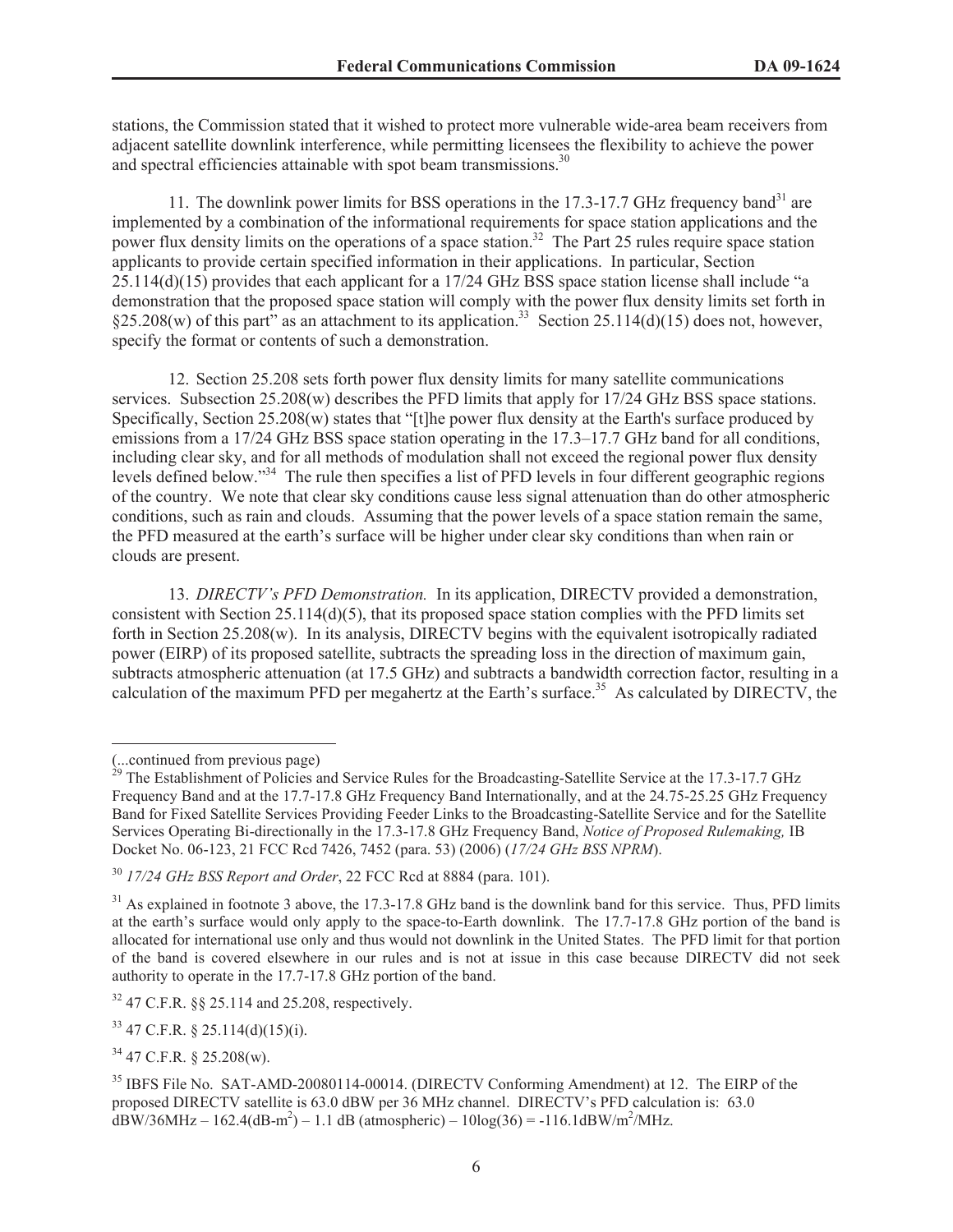proposed space station would operate at least 1.1 dB less than the maximum allowed in the Section  $25.208(w)$  regional PFD limits.<sup>36</sup>

14. DIRECTV's calculation assumed clear sky conditions and included an atmospheric attenuation factor of 1.1 dB that included clouds. In a December 8, 2008 *ex parte* letter, DIRECTV explained that it had concluded that cloud attenuation would not be appropriate for use in a clear sky demonstration.<sup>37</sup> At the same time, DIRECTV stated that two other atmospheric attenuation components, signal absorption in atmospheric gas and scintillation, are losses that exist in clear sky conditions and are therefore appropriate factors in a clear sky demonstration. With cloud attenuation removed, DIRECTV's revised calculation still demonstrates a PFD that is less than the maximum power allowed under the regional PFD limits in Section  $25.208(w)^{38}$ 

15. *Spectrum Five's Concerns with DIRECTV's PFD Demonstration*. Spectrum Five maintains that DIRECTV's application should be dismissed because the PFD demonstration is defective.<sup>39</sup> Spectrum Five claims that link budgets calculate the maximum possible atmospheric loss, so as to guarantee that, even in the face of high losses, the signal will remain available. Spectrum Five asserts that "to comply with the Commission's maximum PFD limits, DIRECTV should have calculated the minimum possible atmospheric loss, so as to guarantee that even when losses are slight, the signal at the earth's surface will not be too strong."<sup>40</sup> Spectrum Five further asserts that because DIRECTV "inappropriately substituted a maximum measure for a minimum measure, its compliance with PFD limits is highly dependent on whether that maximum is reached, which in turn depends on local weather conditions.<sup>341</sup> Spectrum Five provides its own analysis based on the factors it claims are appropriate for the PFD calculation. Spectrum Five claims that DIRECTV's methodology would result in the proposed space station exceeding the PFD limits, by one half of a decibel more than is permitted by the rules, 90 percent of the time.<sup>42</sup> Spectrum Five concludes that DIRECTV's application is defective because it does not comply with the PFD requirements for 17/24 GHz space stations, and should be dismissed without an opportunity to amend the application to bring it into compliance with the rules. $43$ 

16. *Evaluation of DIRECTV's PFD Demonstration*. As noted previously, DIRECTV started its PFD demonstration with the EIRP of its space station, subtracted the spreading loss in the direction of maximum gain, subtracted a bandwidth correction factor and subtracted for atmospheric attenuation. Only one of these components of DIRECTV's calculation is disputed: the subtraction for atmospheric attenuation.

<sup>&</sup>lt;sup>36</sup> DIRECTV Conforming Amendment at 13 (citing downlink antenna gain pattern depicted in Figure 7-1 and included in GXT format in the accompanying Schedule S).

<sup>&</sup>lt;sup>37</sup> December 8 DIRECTV Letter. Our license application processing procedures allow the Commission to request from any party, at any time, additional information concerning any application. 47 C.F.R. § 25.111(a). Thus, while DIRECTV supplied additional information in an *ex parte* filing, the Commission could have requested such information to facilitate its processing of DIRECTV's application.

<sup>&</sup>lt;sup>38</sup> Specifically, as revised, DIRECTV's calculation is:  $63.0 \text{ dBW}/36 \text{MHz} - 162.37(\text{dB-m}^2) - 0.74 \text{ dB}$  (atmospheric)  $-10\log(36) = -115.67 \text{ dBW/m}^2/\text{MHz}$ . December 8 DIRECTV Letter at 3.

<sup>&</sup>lt;sup>39</sup> February 25 Spectrum Five Letter at 2.

<sup>40</sup> February 25 Spectrum Five Letter at 3.

<sup>&</sup>lt;sup>41</sup> February 25 Spectrum Five Letter at 3.

<sup>&</sup>lt;sup>42</sup> February 25 Spectrum Five Letter at 3.

<sup>&</sup>lt;sup>43</sup> February 25 Spectrum Five Letter at 9.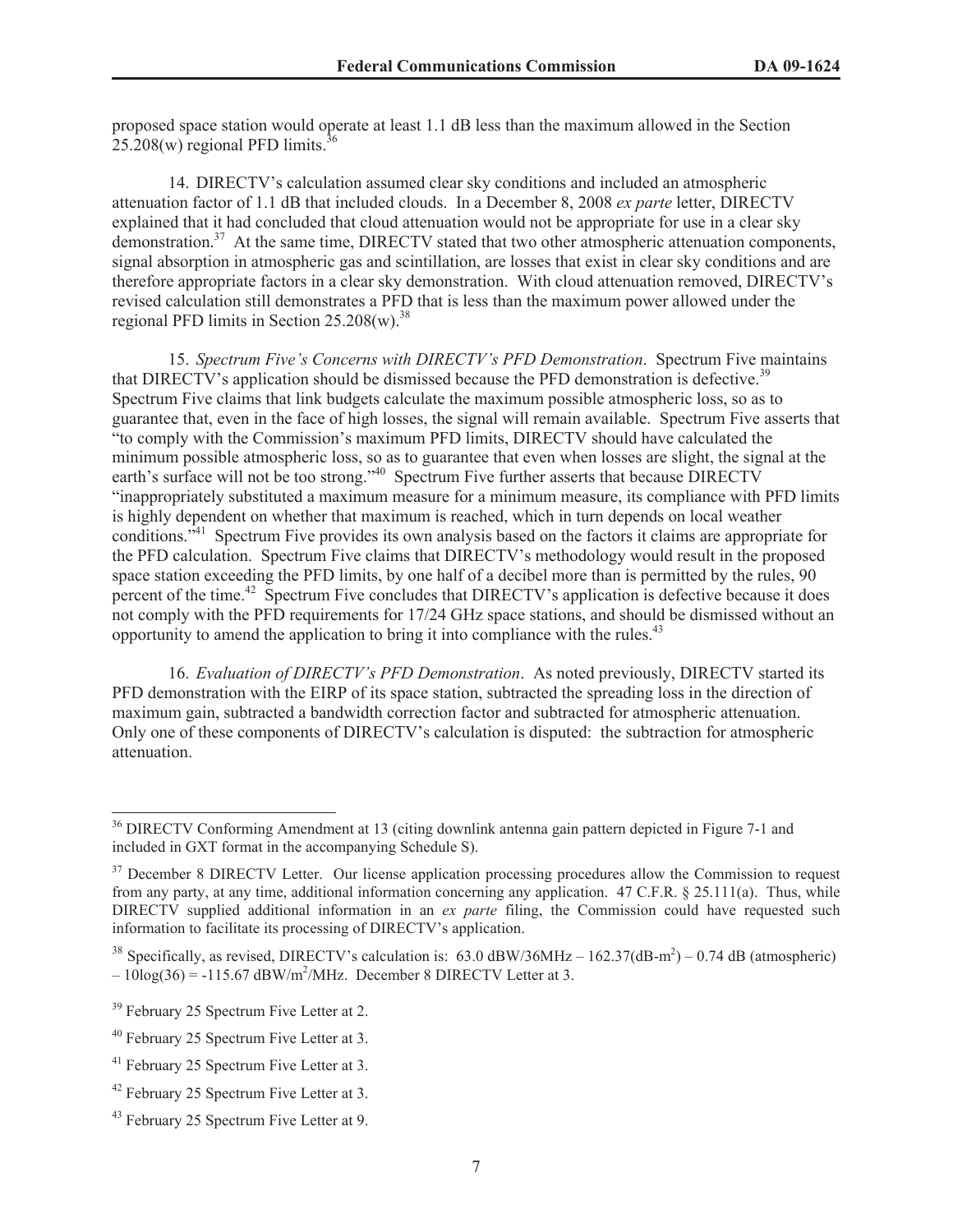17. Neither DIRECTV nor Spectrum Five has been consistent in their arguments as to whether atmospheric attenuation may be considered, and if so, which atmospheric effects may be considered.<sup>44</sup> Most recently, Spectrum Five appears to concede that some atmospheric effects may be considered and provides its own analysis of which ones would appropriately be used.<sup>45</sup> When the Commission discussed technical requirements for intra-service 17/24 GHz BSS operations in the *17/24 GHz BSS NPRM*, it proposed to accommodate the highest clear-sky power density levels planned by the applicants.<sup>46</sup> The Commission explained that the "[t]he 'clear-sky' value is taken to be the condition when the intrinsic atmospheric attenuation due to gasses and water vapor are applicable, without additional attenuation due to tropospheric precipitation, such as rain or snow.<sup> $347$ </sup> Thus, the Commission intended that the 17/24 GHz BSS PFD demonstrations include some amount of atmospheric loss. This is consistent with the wording of the rule. As noted previously, Section 25.208 contains PFD limits for a number of satellite communications services, including the 17/24 GHz BSS. In those subsections where the Commission seeks to have the PFD limits calculated under "free-space" conditions, the rules explicitly state so.<sup>48</sup> Free-space conditions are those in which electromagnetic waves do not encounter any attenuation due to atmospheric effects. A PFD demonstration employing free-space conditions is not a realistic measure for signals propagating through the Earth's atmosphere, although it provides a more easily calculated worst case value. Significantly, the PFD limits for the 17/24 GHz BSS in Section 25.208(w) must be met "for all conditions, including clear sky." Section 25.208(w) does not mandate a demonstration made under free-space propagation as the rules require for other satellite services.<sup>49</sup> Instead, PFD demonstrations for the 17/24 GHz BSS may incorporate the atmospheric attenuation that is present in clear sky conditions. DIRECTV provided its PFD demonstration under clear sky conditions. This is consistent with the rule. Further, by providing a calculation including atmospheric effects under a clear sky, DIRECTV established the highest possible PFD at the Earth's surface that would be produced by its satellite's actual operations.

18. DIRECTV initially filed a demonstration under clear sky conditions that included an atmospheric attenuation factor of 1.1 dB, including clouds. Spectrum Five raised concerns about the inclusion of clouds as an atmospheric attenuation factor. DIRECTV then determined that including clouds was an error, and subsequently calculated that, if clouds were omitted, its atmospheric attenuation factor would be  $0.74$  dB, rather than 1.1 dB.<sup>50</sup> DIRECTV calculates that this  $0.74$  dB factor results in a

<sup>&</sup>lt;sup>44</sup> In November 2008, Spectrum Five asserted that any inclusion of atmospheric loss would be impermissible. Spectrum Five 103º W.L. PDR, Legal Narrative at 9 ("Thus, DIRECTV's consideration of atmospheric loss in calculating PFD limits is directly contrary to Commission rules and, if permitted, would result in substantial interference to adjacent systems."). In its petition, Spectrum five also asserted that "Intelsat, who proposes to operate at the adjacent nominal 99.0º W.L. orbital location, calculated PFD limits under clear sky conditions as required by Section 25.208(2) of the Commission's rules." Spectrum Five 103º W.L. PDR, Legal Narrative at 10 (citing Intelsat 99º W.L. Amendment Application, Technical Description at 55-57). The assertion is incorrect; Intelsat presented a free-space propagation analysis.

<sup>45</sup> February 25 Spectrum Five Letter at 4, and at Technical Appendix.

<sup>46</sup> *17/24 GHz BSS NPRM,* 21 FCC Rcd at 7450 (para. 49).

<sup>47</sup> *17/24 GHz BSS NPRM,* 21 FCC Rcd at 7450 n.126 (citing Recommendation ITU-R PN.676-1).

<sup>48</sup> *See, e.g.* 47 C.F.R. § 25.208(a) ("limits relate to the power flux density which would be obtained under assumed free-space propagation conditions"), note to § 25.208(b) ("limits relate to the power flux density which would be obtained under assumed free-space propagation conditions"), § 25.208(d) ("under assumed free-space propagation conditions"), among other subsections.

<sup>&</sup>lt;sup>49</sup> For ease of calculation and demonstration, other 17/24 GHz BSS applicants provided a demonstration using a free-space propagation analysis resulting in PFD demonstration that was more conservative than is required by the rule. While that is perfectly acceptable, it is certainly not required under the rules.

<sup>50</sup> December 8 DIRECTV Letter at 3.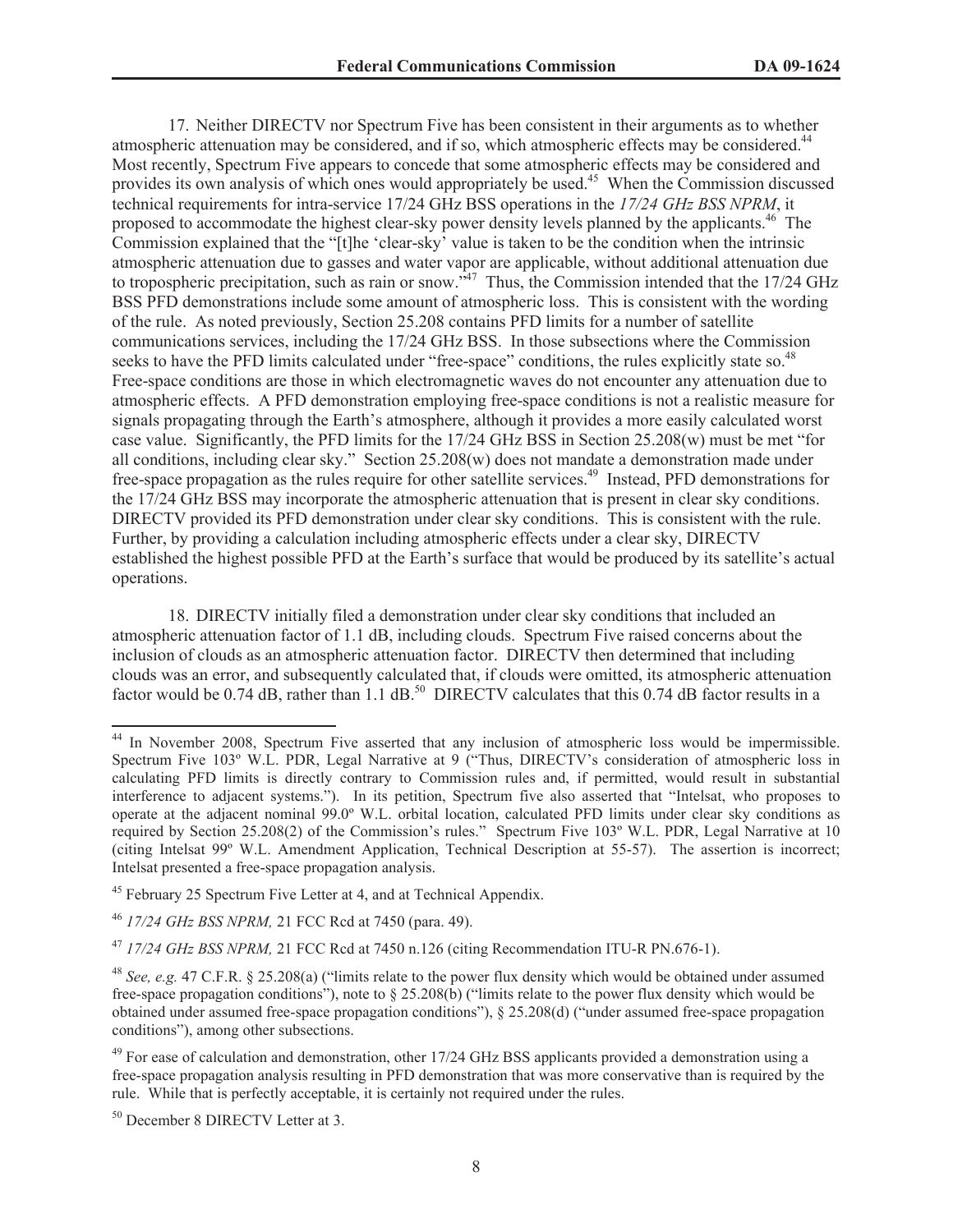PFD level of -115.67  $\frac{dBW}{m^2}$ /MHz, which is still lower than the -115  $\frac{dBW}{m^2}$ /MHz maximum in the rules. We find this a sufficient demonstration that DIRECTV's proposed space station can meet the PFD limits in Section 25.208(w) of the rules. Moreover, if we omit all of the atmospheric attenuation effects associated with water vapor from the PFD analysis, including scintillation effects, as noted by Spectrum Five, the result is 0.07 dB of atmospheric losses solely due to dry air.<sup>51</sup> If we reduced DIRECTV's atmospheric attenuation factor from 0.74 dB to 0.07 dB, for the sake of an analysis approximating extreme clear-sky conditions,<sup>52</sup> the result would be a PFD level of -115.0  $\frac{dBW}{m^2}$  MHz. This meets the PFD limit in the Commission's rules.

## **B. Spectrum Five's Challenge to the Sufficiency of DIRECTV's Application**

19. Spectrum Five asserts that DIRECTV's application is not substantially complete and must consequently be dismissed as unacceptable for filing. In particular, Spectrum Five argues that DIRECTV's application is defective because its proposed space station would exceed the maximum PFD limits a significant portion of the time.<sup>53</sup> As explained above, we have determined that DIRECTV's PFD demonstration does not exceed the maximum PFD limits. Nevertheless, we discuss the application of the substantially complete standard to DIRECTV's application in order to address all issues raised by Spectrum Five.

20. Spectrum Five correctly notes that a crucial element of the Commission's first-come, firstserved application processing system is the requirement that applications must be substantially complete when filed. That element, together with other requirements and safeguards, enables the Commission to establish satellite licensees' operating rights clearly and quickly, and as a result, allows licensees to provide service to the public sooner than was possible under our previous licensing procedures.<sup>54</sup> Spectrum Five also correctly notes that the rules prohibit an applicant from making amendments to cure defective applications.<sup>55</sup> As the Commission has stated, the policy against accepting applications that do not meet the substantially complete standard is necessary to discourage speculation,<sup>56</sup> and is needed to ensure that licensees are ready and willing to proceed with their satellite construction plans.<sup>57</sup>

21. The "substantially complete" standard was initially adopted by the International Bureau in 1998 and replaced the prior practice of working with applicants to perfect their applications.<sup>58</sup> As explained in the *Space Station Reform NPRM*, prior to 1998, space and earth station applications were reviewed to evaluate the completeness, accuracy and/or merits of specific information in an application

<sup>51</sup> February 25 Spectrum Five Letter at Appendix A at 5. *See also* Rec. ITU-R P.676-7, Attenuation due to atmospheric gases, Annex 2 at 18-19.

 $52$  This analysis represents an extreme case in which there is no water vapor whatsoever in the atmosphere, a condition which never exists. In its February 25, 2009 Reply Letter, Spectrum Five states that a minimum water vapor attenuation term of 0.06 dB for Miami is appropriate, resulting in a total gaseous loss (including dry air and minimal amounts of water vapor) of 0.13 dB.

<sup>&</sup>lt;sup>53</sup>February 25 Spectrum FiveLetter at 10.

<sup>54</sup>February 25 Spectrum Five Letter at 8-9. *See Space Station Reform Order*, 18 FCC Rcd at 10852 (para. 244).

 $55$  December 19 Spectrum Five Letter at 7 (citing Section 25.116(b)(5), which states that "amendments to defective space station applications …will not be considered").

<sup>56</sup> *Space Station Reform Order*, 18 FCC Rcd at 10852 (para. 244).

<sup>57</sup> *Space Station Reform Order*, 18 FCC Rcd at 10805-06 (para. 112).

<sup>58</sup> International Bureau to Streamline Satellite and Earth Station Processing, *Public Notice*, SPB-140 (rel. Oct. 28, 1998) (*1998 Streamlining Public Notice*).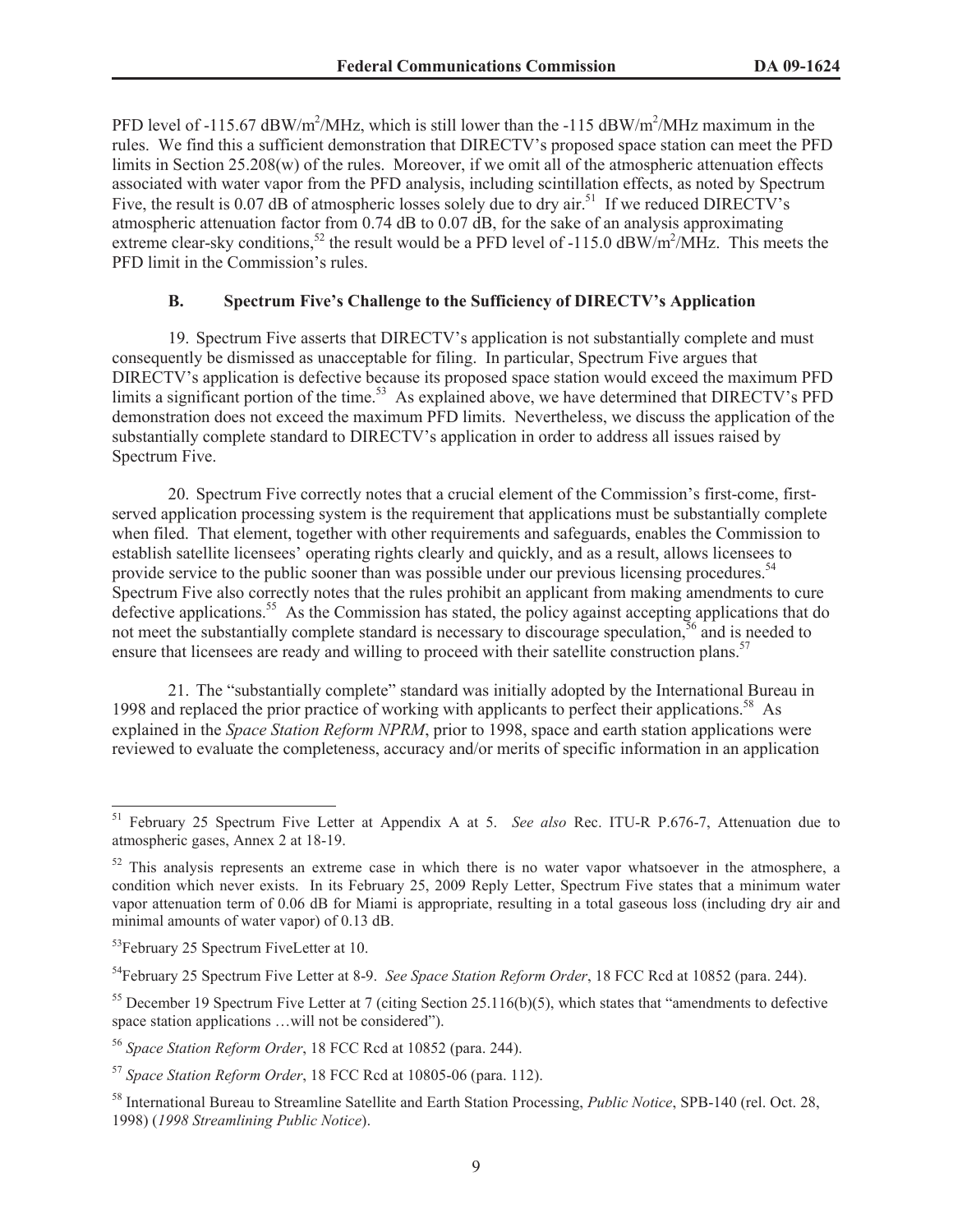prior to accepting the application for filing and placing it on public notice.<sup>59</sup> This practice often resulted in delays and inefficiencies. To improve the efficiency of the licensing process, the International Bureau moved in 1998 to a practice of reviewing applications to determine whether they are "acceptable for filing," that is, whether they include all the information required by the Commission's rules. Under the new approach, an application that was not substantially complete would be dismissed as unacceptable for  $\frac{60}{1}$  An application that was substantially complete would be placed on public notice regardless of whether it could ultimately be granted, with appropriate conditions, on the merits. In the *Space Station Reform Order*, the Commission decided to continue to require applications to be "substantially complete" when filed.<sup>61</sup> Section 25.112(a) of the Commission's rules codifies this standard.<sup>62</sup>

22. In the context of the 17/24 GHz BSS proceeding, the Commission emphasized that it would require applications to be substantially complete, consistent with the requirements of Section 25.112. The Commission specified that, to be substantially complete, a 17/24 GHz BSS satellite application must include a complete Form 312, including Schedule S, and all the information required by Section  $25.114(d)$  of the Commission's rules.<sup>63</sup> Notably, the Commission's discussion of the substantially complete standard has never indicated that an application must be perfect in all respects or have no error. It was never intended that any single error in the information required, no matter how minor, would be the basis for dismissal of the application.<sup>64</sup>

23. Spectrum Five's interpretation of the substantially complete standard for review of an application appears to conflate the completeness review with the substantive review of an application on the merits. Thus, according to Spectrum Five, if the Commission concludes that an application does not comply with a substantive rule, it should be dismissed out of hand, without regard to the materiality or magnitude of the non-compliance. This is not the case. The substantially complete requirement is meant

<sup>61</sup> *Space Station Reform Order*, 18 FCC Rcd at 10852 (para. 244). In the *Space Station Reform NPRM*, the Commission explicitly stated that it did not intend to propose a letter-perfect standard. *Space Station Reform NPRM*, 17 FCC Rcd at 3875 n104 (citing *Salzer v. FCC*, 778 F.2d 869 (D.C. Cir. 1985) (appellate court found that the Commission cannot reasonably expect applications to be letter-perfect when its instructions for those applications are ambiguous)).

 $62$  In pertinent part, Section 25.112(a) of the Commission's rules provides that an application will be unacceptable for filing if "[t]he application is defective with respect to completeness of answers to questions, informational showings, internal inconsistencies, execution, or other matters of a formal character;" or "[t]he application does not substantially comply with the Commission's rules, regulations, specific requests for additional information, or other requirements." 47 C.F.R. § 25.112(a). An example of a defective space station application is where an applicant makes inconsistent frequency assignment requests in different portions of its application so that it is impossible to determine precisely which frequency assignments the applicant is seeking. EchoStar Satellite LLC, Application for Authority to Construct, Launch and Operate a Geostationary Satellite in the Fixed Satellite Service Using the Extended Ku-Band Frequencies at the 101° W.L. Orbital Location, *Order on Reconsideration*, 19 FCC Rcd 24953 (2004). Another example is when an application wholly fails to provide a technical showing required under the Commission's rules. Letter to Todd M. Stansbury, Esq., Counsel for Spectrum Five LLC, from Fern J. Jarmulnek, Deputy Chief, Satellite Division, 20 FCC Rcd 3451 (2005) (petition did not include all the information required under Section 25.114(d)(13)(i)).

<sup>63</sup> *17/24 GHz BSS Report and Order*, 22 FCC Rcd at 8851 (para 16).

<sup>64</sup> EchoStar Satellite LLC Application for Authority to Construct, Launch, and Operate a Geostationary Satellite in the Fixed Satellite Service Using the Extended Ku-Band Frequencies at the 101º W.L. Orbital Location, *Order on Reconsideration*, 19 FCC Rcd 24953, 24957 (para. 10) (Int'l Bur. 2004).

<sup>59</sup> *Space Station Reform NPRM*, 17 FCC Rcd at 3875 n.103.

<sup>&</sup>lt;sup>60</sup> The International Bureau explained that it would "no longer evaluate the accuracy of, the merits of, or the particular problems associated with specific information contained in any application prior to placing it on Public Notice." *1998 Streamlining Public Notice*.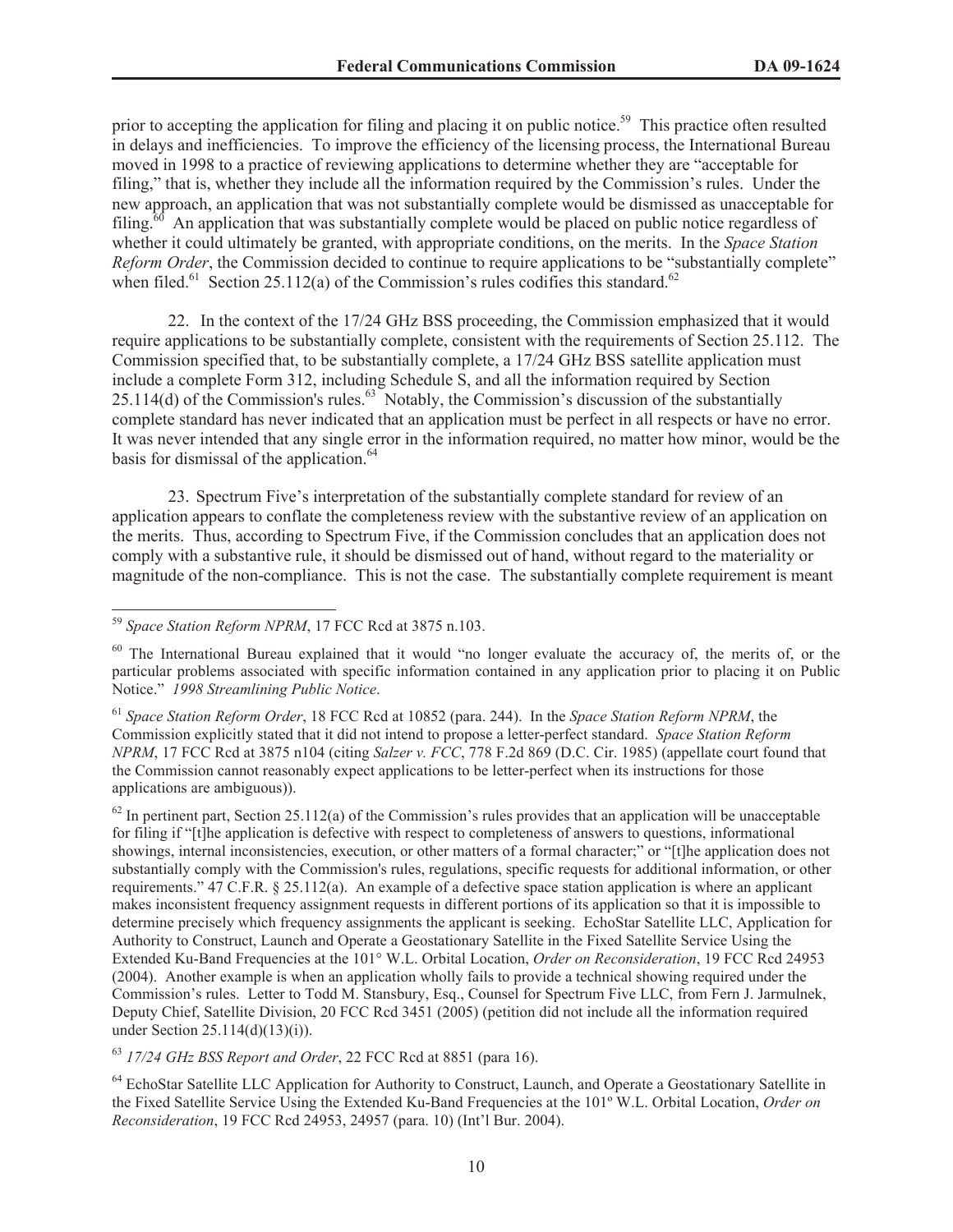to ensure that a full and complete application is filed that appropriately allows for public comment on the merits of the application and provides Commission staff with sufficient information to make a decision on the application's merits. It was never intended to be a forum for reviewing the ultimate merits of an application.

24. Moreover, the assessment that an application is substantially complete does not mean that the Commission has no technical concerns regarding an application. For example, when reviewing the merits of one of Intelsat North America LLC's (Intelsat) 17/24 GHz BSS space station applications after it was accepted for filing, the Bureau determined that a slight change was required in Intelsat's methodology for calculating its power levels. Specifically, in the interference analysis showing required by Section 25.140(b) of the Commission rules, Intelsat calculated its required PFD reduction based upon the geocentric angular separation between its proposed orbital location and the nearest adjacent Appendix F location.<sup>65</sup> We found, however, that because the consumer antennas in this service will be located on the Earth's surface, topocentric angular separations should be used in making the PFD reduction calculations.<sup>66</sup> The technical information provided by Intelsat was sufficient for independent PFD analysis by Commission staff. Accordingly, we conditioned Intelsat's license on a reduction in PFD corresponding to the result of the methodology developed by the Commission.<sup>67</sup> This change in methodology for calculating operations did not undermine the prior determination that Intelsat's application was substantially complete when filed nor did it require dismissal or denial of the application.

25. In this case, DIRECTV's application included a Form 312, including the required Schedule S, and provided all information required under Section 25.114(d), including the demonstration of compliance with the PFD limits of Section 25.208(w). Accordingly, we find that DIRECTV's application was substantially complete and the application was appropriately accepted for filing and placed on public notice.

## **C. License Qualifications**

26. In the *17/24 GHz BSS Report and Order*, the Commission adopted the "first-come, firstserved" procedure for 17/24 GHz BSS applications.<sup>68</sup> Under this approach, an application will be granted if the applicant meets the standards set forth in Section 25.156(a), and if the proposed space station will not cause harmful interference to a previously licensed space station.<sup>69</sup> The standards in Section 25.156(a) measure whether the applicant is legally, technically and otherwise qualified, and whether the proposed facilities and operations comply with all applicable rules, regulations and policies, and, in light of those assessments, whether grant of the application will serve the public interest, convenience and necessity.<sup>70</sup> We review DIRECTV's application on that basis.

<sup>65</sup> Intelsat North America LLC, *Order and Authorization*, DA 09-1132 at para.10 (rel. May 26, 2009) (*Intelsat Authorization Order*). The geocentric angular separation between two satellite orbital locations in geostationary orbit is the angle between the two orbital locations as measured with respect to the center of the Earth.

<sup>&</sup>lt;sup>66</sup> The topocentric angular separation between two satellite orbital locations in geostationary orbit is the angle between the two orbital locations as measured with respect to an earth station located on the surface of the Earth. Topocentric angular separation is usually larger than geocentric angular separation do to the difference in distance from the center of the Earth to the satellite as opposed to the distance to the satellite from the surface of the Earth, as well as the earth station's latitudinal and longitudinal position on the Earth's surface.

<sup>67</sup> *Intelsat Authorization Order* at para. 11.

<sup>68</sup> *See Space Station Reform Order,* 18 FCC Rcd at 10804-18 (paras. 108-50).

 $^{69}$  47 C.F.R. § 25.156(a) and 47 C.F.R. § 25.158(b)(3).

 $70$  47 C.F.R. § 25.156(a).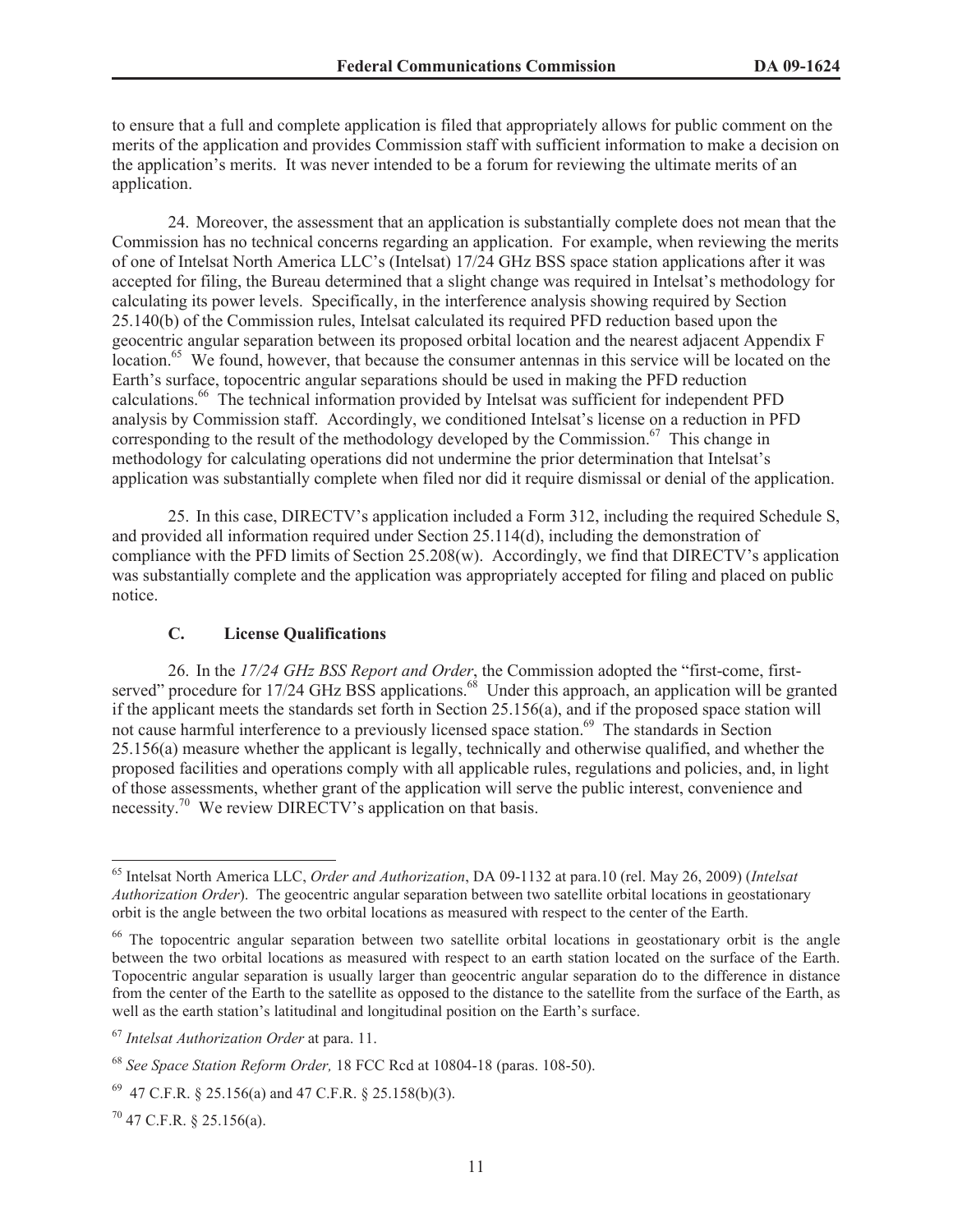#### **1. Legal Qualifications**

27. DIRECTV holds numerous Commission satellite licenses. No party has questioned its legal qualifications to construct, launch and operate a new satellite space station. Accordingly, we find that DIRECTV is legally qualified to hold a 17/24 GHz BSS satellite license.

## **2. Financial Qualifications**

28. In the *Space Station Reform Order*, the Commission eliminated prior financial requirements rules and replaced them with a bond requirement.<sup>71</sup> The bond requirement is intended to ensure that licensees are financially able and committed to implementing their licensed systems in a timely manner. Under this requirement, any entity awarded a space station license must execute a bond payable to the United States Treasury within 30 days of the license grant. The bond is payable upon failure to meet any implementation milestone in the license, unless adequate justification for extending that milestone is provided.<sup>72</sup> Licensees may reduce the amount of the bond upon meeting each milestone.<sup>73</sup> Licenses are conditioned upon the licensee complying with the bond requirement.

#### **3. Technical Qualifications**

29. The Commission's space station licensing policy for the 17/24 GHz BSS is predicated upon four-degree orbital spacing between geostationary space stations. The 17/24 GHz BSS service rules allow space station operators to operate full-power space stations at orbital locations offset by up to one degree from an Appendix F location, in cases where there are no licensed or prior-filed applications for 17/24 GHz BSS space stations less than four degrees away from the proposed offset space station. DIRECTV proposes to operate at the 102.825° W.L. orbital location, which is offset by 0.175 degrees from the Appendix F location at 103° W.L.

30. DIRECTV provided an interference analysis as required by Section 25.140(b)(4)(iii) of the Commission's rules, demonstrating that its proposed space station will not cause more interference to adjacent 17/24 GHz BSS satellite networks operating in compliance with the technical requirements of this rule than if its space station were located at the  $103^{\circ}$  W.L. Appendix F orbital location.<sup>74</sup> To ensure that the DIRECTV RB-2 space station will not cause more interference to other co-frequency adjacent space stations, DIRECTV calculates that its proposed offset results in 0.5 dB less discrimination, based on the reduction of topocentric angle and the assumption of a 45 cm receive antenna that meets the reference antenna pattern of Section 25.224.<sup>75</sup> DIRECTV properly used topocentric angular separation, the angle between the two orbital locations as measured with respect to an earth station located on the surface of the Earth, in making the PFD reduction calculations.

31. We calculated the Section 25.224 antenna gains based on the topocentric angles between DIRECTV's requested orbital location of 102.825° W.L. and the 99° W.L. Appendix F orbital location. We also calculated the antenna gains based on the topocentric angles between the 99° W.L. Appendix F orbital location and the 103° W.L. Appendix F orbital location. Subtracting the second set of locationdependent antenna gain values from the first set, we find that the maximum potential PFD levels that could be provided from the 102.825° W.L. offset orbital location range from 0.47 dB to 0.51 dB less than

<sup>71</sup> *Space Station Reform Order*, 18 FCC Rcd at 10825 (para. 167); 47 C.F.R. § 25.165 (bond rule).

<sup>72</sup> *Space Station Reform Order*, 18 FCC Rcd at 10826 (para. 170).

<sup>73</sup> *Space Station Reform Order*, 18 FCC Rcd at 10826-27 (para. 172).

<sup>&</sup>lt;sup>74</sup> 47 C.F.R. § 25.140(b)(4)(iii). DIRECTV Amendment at 12-13 and n. 11.

<sup>75</sup> DIRECTV Amendment at 12-13 and n. 11.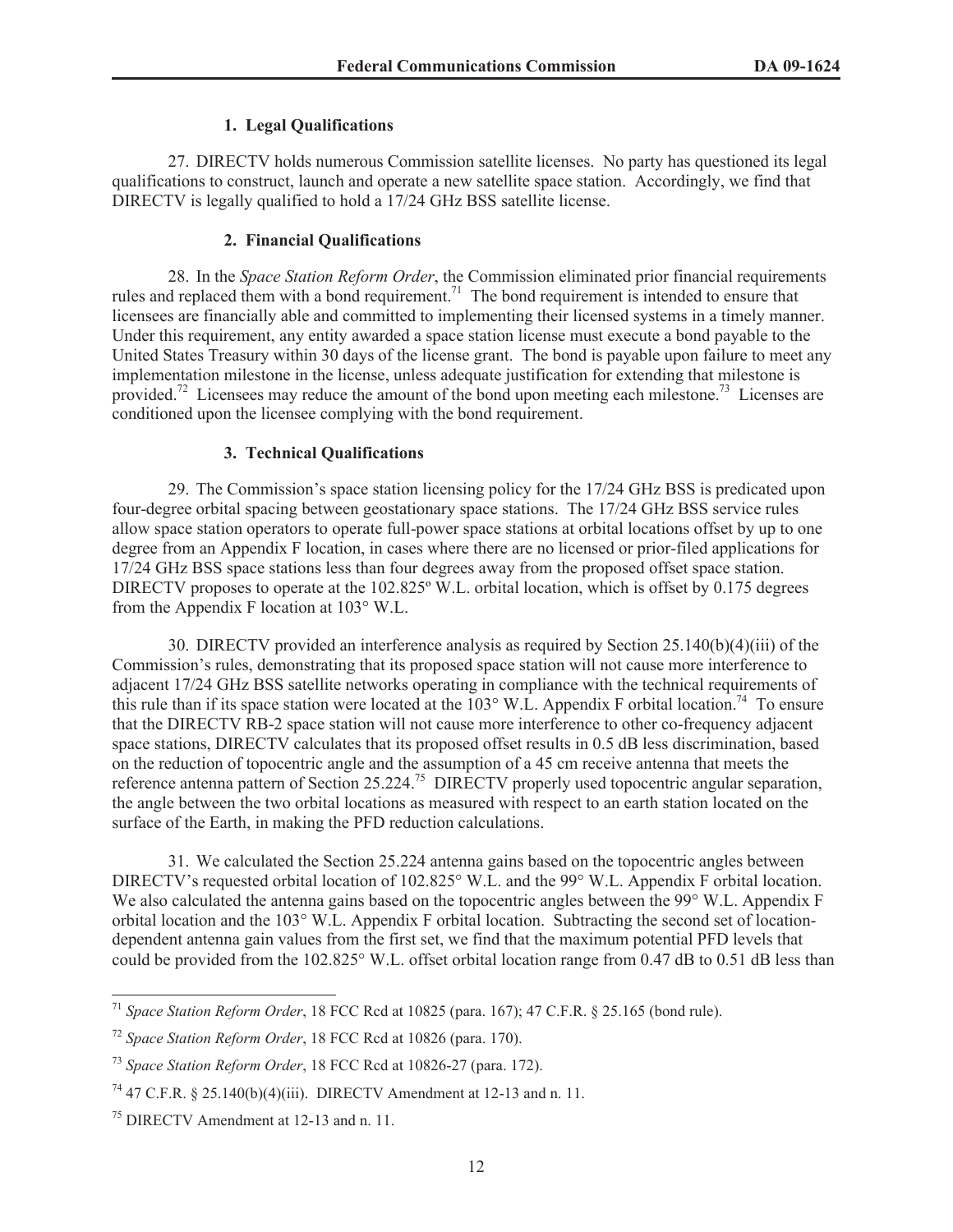those specified in Section 25.208(w), depending on the location on the surface of the Earth from which the angles between the orbital locations are measured.<sup>76</sup> Accordingly, we will condition DIRECTV's license for the DIRECTV RB-2 space station on a reduction in PFD corresponding to the methodology described above. In no case shall the PFD levels for the DIRECTV RB-2 space station exceed the lower of this calculated power or the power levels stated in its application. In addition, as discussed above, we find that DIRECTV has demonstrated that its proposed space station meets the PFD limits in Section 25.208(w) of the rules.

#### **D. Coordination Obligations**

32. In its comments, SES Americom requests that certain conditions relating to International Telecommunication Union procedures be included in each 17/24 GHz BSS authorization.<sup>77</sup> Most of the conditions sought by SES Americom are already included in the standard licensing condition drawn from Section 25.111(b) of the Commission's rules.<sup>78</sup> In addition, SES Americom requests that we place a customer notification requirement on 17/24 GHz BSS space station operators that would require operators to inform their customers that space station operations may need to be modified or terminated to effect coordination of frequency assignments with other licensing Administrations.<sup>79</sup> We see no compelling reason to impose such a condition on this authorization at this time.<sup>80</sup>

## **IV. CONCLUSION AND ORDERING CLAUSES**

33. Upon review of DIRECTV Enterprises, LLC's application as amended, File Nos. SAT-LOA-20060908-00100, SAT-AMD-20080114-00014, and SAT-AMD-20080321-00077 (Call Sign 2712), we find that DIRECTV Enterprises, LLC is qualified to be a Commission licensee, and find that, pursuant to

- a. Set the angle ' $\varphi$ ' in the equations of Section 25.224(a)(1) to the topocentric angle between the 99° W.L. and 103° W.L. orbital locations, as measured at the earth station, and calculate the antenna gain  $G_{CO1}(\phi)$  in dBi;
- b. Set the angle ' $\varphi$ ' in the equations of Section 25.224(a)(1) to the topocentric angle between the 99° W.L. and 102.825° W.L. orbital locations, as measured at the earth station, and calculate the antenna gain  $G_{CO2}(\phi)$  in dBi; and
- c. Perform the subtraction  $G_{CO2}(\varphi)$   $G_{CO1}(\varphi)$ . The result is the required PFD reduction in dB.

For the purposes of this calculation, the antenna diameter 'D' should be assumed to be 0.45 meters, which is the minimum-diameter antenna for which 17/24 GHz licensees may claim protection from interference, according to Section 25.224(a), the wavelength ' $\lambda$ ' should be assumed to be 0.017131 meters, corresponding to a frequency of 17.5 gigahertz, and the value of 'η' can be assumed to be 0.65, as stated in Section 25.224.

<sup>77</sup> Comments of SES Americom, Inc. (filed August 1, 2008).

 $78$  47 C.F.R. § 25.111(b) ("Applicants, permittees and licensees of radio stations governed by this part shall provide the Commission with all information it requires for the Advance Publication, Coordination and Notification of frequency assignments pursuant to the International Radio Regulations. No protection from interference caused by radio stations authorized by other Administrations is guaranteed unless coordination procedures are timely completed or, with respect to individual administrations, by successfully completing coordination agreements. Any radio station authorization for which coordination has not been completed may be subject to additional terms and conditions as required to effect coordination of the frequency assignments with other Administrations.") The standard licensing condition is included below in the Ordering Clauses.

<sup>80</sup> We rejected a similar request in the *Intelsat Authorization Order*. That order provides further background on the international coordination procedures.

<sup>&</sup>lt;sup>76</sup> The PFD reduction required for DIRECTV's 17/24 GHz BSS space station at each location on the surface of the Earth should be calculated according to the following procedure:

 $79$  Comments of SES Americom at 5.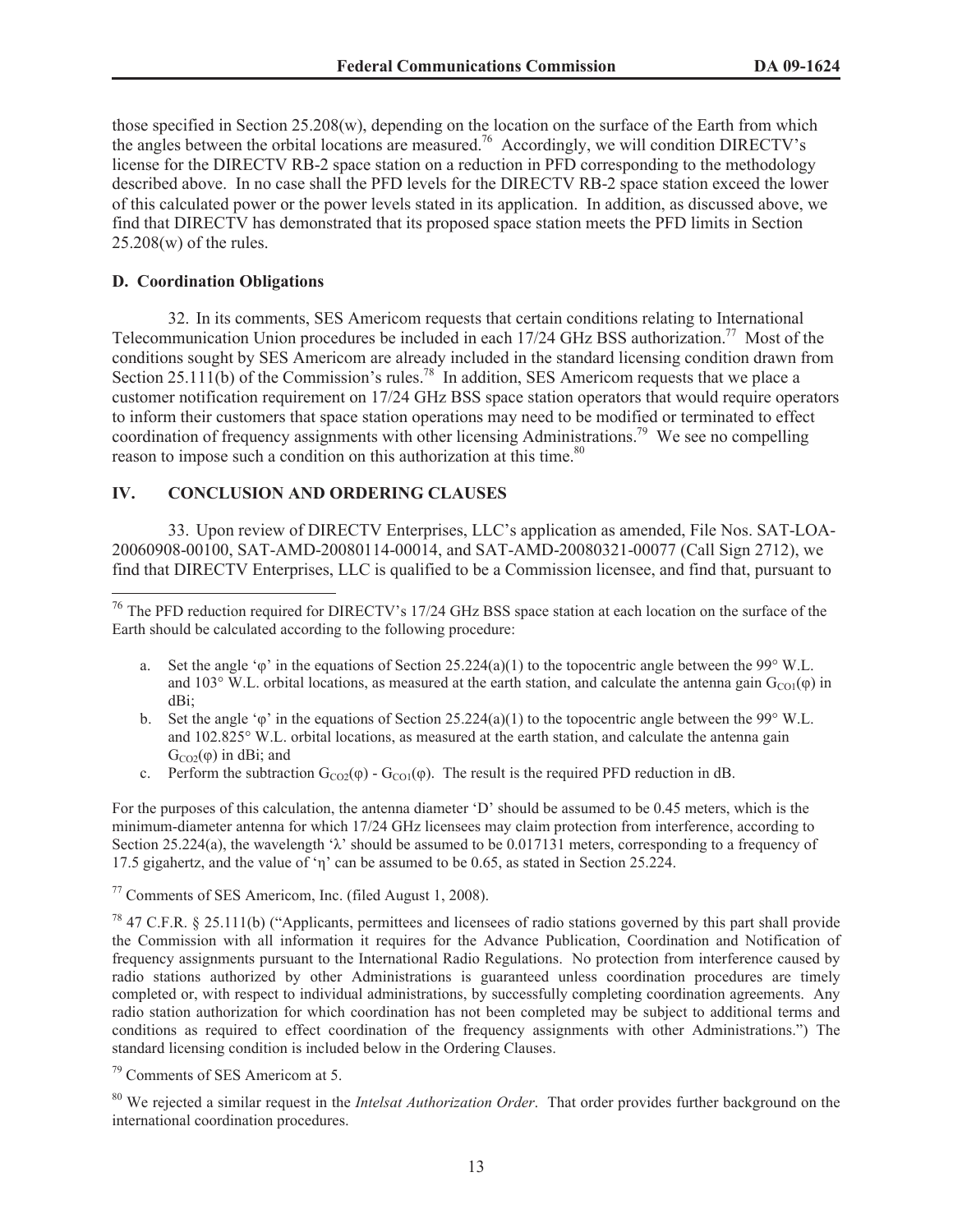Section 309 of the Communications Act of 1934 as amended, 47 U.S.C. §309, grant of the application, as amended, will serve the public interest, convenience, and necessity.

34. Accordingly, IT IS ORDERED, that DIRECTV Enterprises, LLC is authorized to construct, launch and operate the DIRECTV RB-2 space station at the 102.825º W.L. orbital location using the 17.3- 17.7 GHz (space-to-Earth) and the 24.75-25.15 GHz (Earth-to-space) frequency bands. DIRECTV Enterprises LLC may operate its DIRECTV RB-2 space station up to PFD levels reduced from those specified in Section 25.208 (w) of the Commission's rules in accordance with the following calculation methodology: For a given location on the surface of the Earth at which the required pfd reduction value needs to be determined, calculate the topocentric angular separation 'φ' of the 103 W.L. and 99° W.L. geostationary orbital locations, and the corresponding off-axis gain  $G_{\text{CO}}(\phi)$  of the antenna specified in Section 25.224(a)(1) of the Commission's rules at that angular separation. For the same location on the surface of the Earth, also calculate the topocentric angular separation of the 102.825° W.L. and 99° W.L. geostationary orbital locations, and the gain of the antenna ' $G_{CO2}(\varphi)$ ' specified in Section 25.224(a)(1) of the Commission's rules at that angular separation. Then, perform the subtraction  $G_{CO2}(\phi)$  -  $G_{CO1}(\phi)$  (with assumptions prescribed in this Order, above). The result is the required reduction in PFD from the value specified in Section 25.208(w). The PFD levels of DIRECTV Enterprises, LLC's space station transmissions shall not exceed the lower of this calculated power or the power levels stated in its application, and shall meet the reduced PFD limits under all atmospheric conditions.

35. DIRECTV Enterprises, LLC shall maintain its 17/24 GHz BSS space station within an east/west longitudinal station-keeping tolerance of  $\pm$  0.05 degrees of the assigned 102.825° W.L. orbital location.

36. DIRECTV Enterprises, LLC, when designing its system, is required to take into consideration the geographic service requirements of Section 25.225 of the Commission's rules, 47 C.F.R. § 25.225.

37. DIRECTV Enterprises, LLC's 17/24 GHz BSS space station at the 102.825º W.L. orbital location must be constructed, launched, and placed into operation in accordance with the technical parameters and terms and conditions of this authorization by these specified time periods following the date of authorization:

- a. Execute a binding contract for construction within one year (July 27, 2010);
- b. Complete the Critical Design Review within two years (July 27, 2011);
- c. Commence construction within three years (July 27, 2012);
- d. Launch and begin operations within five years (July 27, 2014); and
- e. DIRECTV must file a bond with the Commission in the amount of \$3 million, pursuant to the procedures set forth in Public Notice, DA 03-2602, 18 FCC Rcd 16283 (2003), within 30 days of the date of this grant (August 26, 2009).

Failure to meet any of these dates shall render this authorization null and void.

38. DIRECTV Enterprises, LLC must complete coordination of the physical operations of the space station with operators of space stations with overlapping station-keeping volumes within two years and two months of grant of this authorization. Failure to meet this condition shall render this authorization null and void. DIRECTV Enterprises, LLC shall notify the Chief, Satellite Division, in writing, that coordination of the physical operations of the space station has been completed with operators of space stations with overlapping station-keeping volumes within ten business days of completion of such coordination.

39. DIRECTV Enterprises, LLC shall file, within ten business days of completion of Critical Design Review, a revised statement detailing the post-mission disposal plans for the space station at end of life, including the quantity of fuel that will be reserved for post mission disposal maneuvers. The